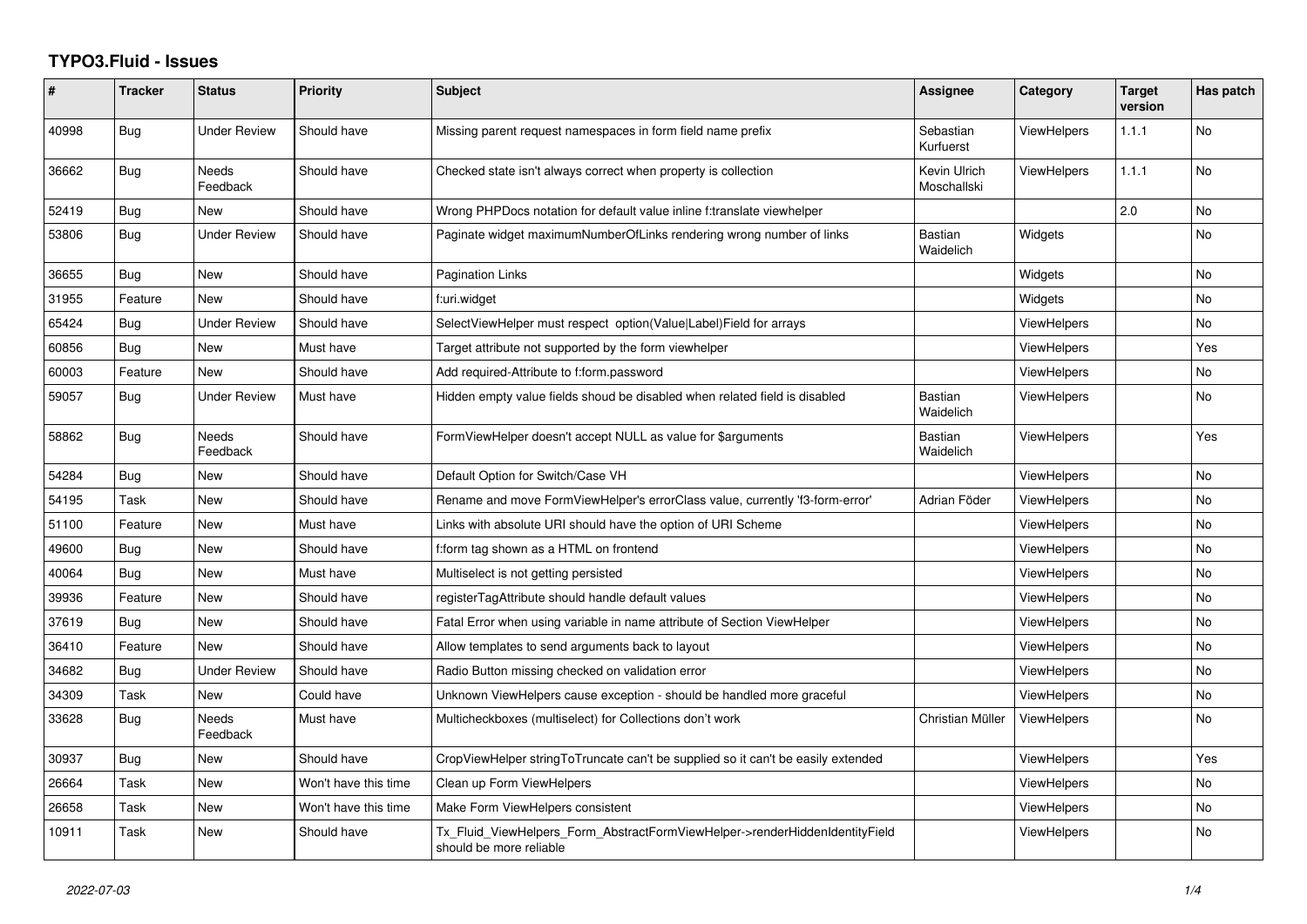| #     | <b>Tracker</b> | <b>Status</b>       | <b>Priority</b> | Subject                                                                                   | Assignee               | Category    | <b>Target</b><br>version | Has patch                    |
|-------|----------------|---------------------|-----------------|-------------------------------------------------------------------------------------------|------------------------|-------------|--------------------------|------------------------------|
| 9950  | Task           | New                 | Should have     | Binding to nested arrays impossible for form-elements                                     |                        | ViewHelpers |                          |                              |
| 8648  | Bug            | New                 | Should have     | format.crop ViewHelper should support all features of the crop stdWrap function           |                        | ViewHelpers |                          | No                           |
| 8491  | Task           | Needs<br>Feedback   | Should have     | link.action and uri.action differ in absolute argument                                    | Karsten<br>Dambekalns  | ViewHelpers |                          | No                           |
| 5933  | Feature        | Accepted            | Should have     | Optional section rendering                                                                | Sebastian<br>Kurfuerst | ViewHelpers |                          | No                           |
| 3725  | Feature        | New                 | Could have      | <b>CSS Engine</b>                                                                         | Christian Müller       | ViewHelpers |                          | No                           |
| 60181 | Feature        | New                 | Could have      | Caching mechanism for Fluid Views/Templates                                               |                        | View        |                          | No                           |
| 45394 | Task           | New                 | Should have     | Forwardport Unit test for standalone view                                                 |                        | View        |                          | No                           |
| 43072 | Task           | New                 | Should have     | Remove TOKENS for adding templates fallback in Backporter                                 |                        | View        |                          | No                           |
| 38369 | Bug            | New                 | Must have       | Resource ViewHelpers should not fall back to request package                              |                        | View        |                          | No                           |
| 8989  | Feature        | Needs<br>Feedback   | Could have      | Search path for fluid template files                                                      |                        | View        |                          | No                           |
| 51239 | Bug            | <b>Under Review</b> | Must have       | AbstractViewHelper use incorrect method signature for "\$this->systemLogger->log()"       | Adrian Föder           | Core        |                          | Yes                          |
| 46257 | Feature        | <b>Under Review</b> | Should have     | Add escape sequence support for Fluid                                                     |                        | Core        |                          | No                           |
| 39990 | Bug            | New                 | Should have     | Same form twice in one template: hidden fields for empty values are only rendered<br>once |                        | Core        |                          | No                           |
| 33551 | Bug            | New                 | Must have       | View helper values break out of a partial scope                                           | Sebastian<br>Kurfuerst | Core        |                          | No                           |
| 33394 | Feature        | Needs<br>Feedback   | Should have     | Logical expression parser for BooleanNode                                                 | <b>Tobias Liebig</b>   | Core        |                          | No                           |
| 32035 | Task           | New                 | Should have     | Improve fluid error messages                                                              |                        | Core        |                          | Yes                          |
| 30555 | Feature        | New                 | Could have      | Make TagBuilder more extensible                                                           |                        | Core        |                          | No                           |
| 27607 | Bug            | New                 | Must have       | Make Fluid comparisons work when first element is STRING, second is NULL.                 |                        | Core        |                          | No                           |
| 12863 | Bug            | New                 | Should have     | Attributes of a viewhelper can't contain a '-'                                            | Sebastian<br>Kurfuerst | Core        |                          | No                           |
| 10472 | Feature        | New                 | Could have      | Fluid Standalone distribution                                                             |                        | Core        |                          | No                           |
| 7608  | Feature        | New                 | Could have      | Configurable shorthand/object accessor delimiters                                         |                        | Core        |                          | Yes                          |
| 4704  | Feature        | New                 | Should have     | Improve parsing exception messages                                                        |                        | Core        |                          |                              |
| 3481  | Bug            | New                 | Should have     | Use ViewHelperVariableContainer in PostParseFacet                                         |                        | Core        |                          | $\operatorname{\mathsf{No}}$ |
| 1907  | Feature        | New                 | Could have      | Default values for view helpers based on context                                          |                        | Core        |                          |                              |
| 60271 | Feature        | New                 | Should have     | Paginate viewhelper, should also support arrays                                           |                        |             |                          | No                           |
| 58983 | Bug            | New                 | Should have     | format.date does not respect linebreaks and throws exception                              |                        |             |                          | No                           |
| 58921 | Bug            | New                 | Should have     | f:form.* VHs crash if NOT inside f:form but followed by f:form                            |                        |             |                          | No                           |
| 57885 | <b>Bug</b>     | New                 | Must have       | Inputs are cleared from a second form if the first form produced a vallidation error      |                        |             |                          | No                           |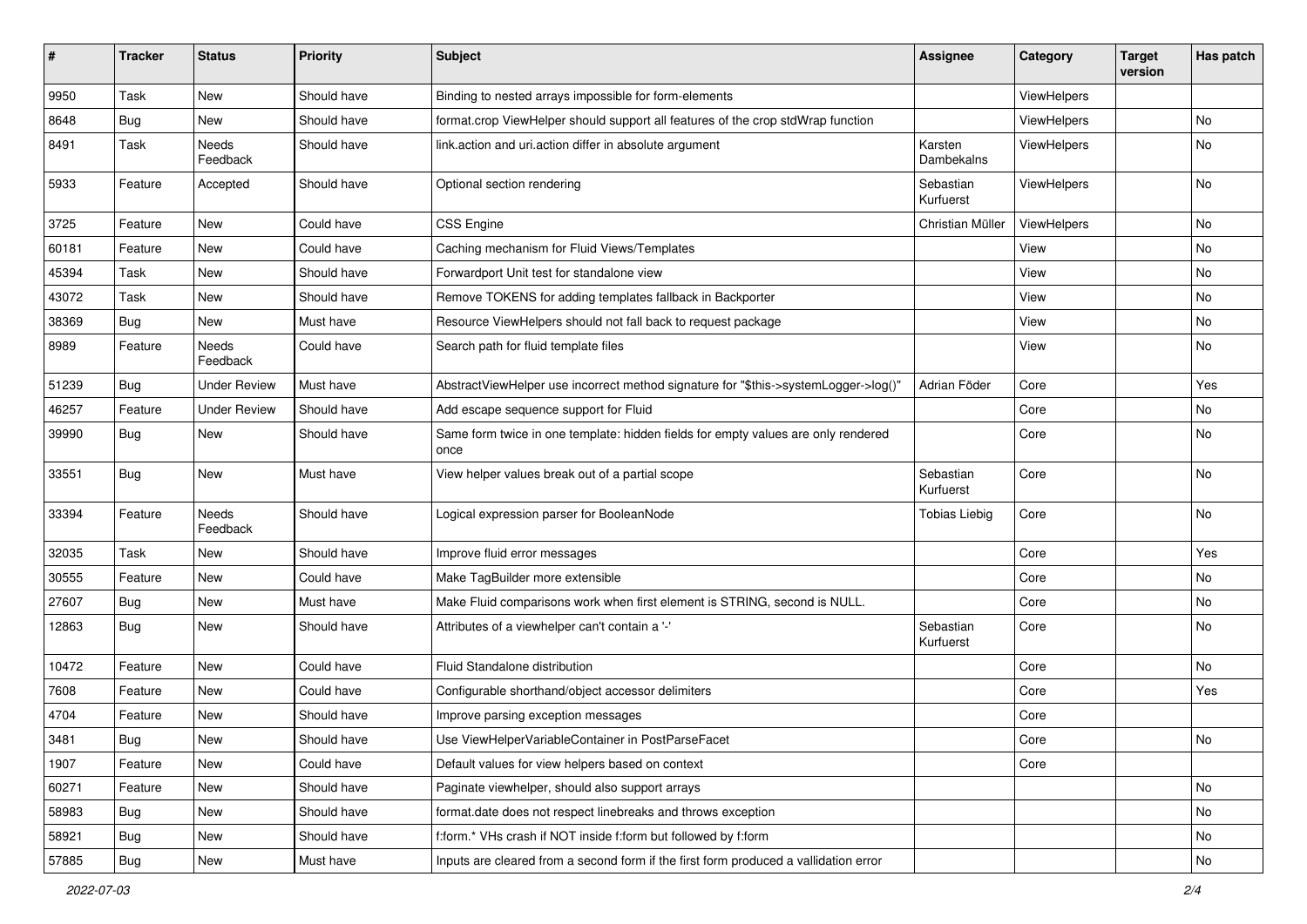| #     | <b>Tracker</b> | <b>Status</b>            | <b>Priority</b> | <b>Subject</b>                                                                                              | <b>Assignee</b>        | Category | <b>Target</b><br>version | Has patch |
|-------|----------------|--------------------------|-----------------|-------------------------------------------------------------------------------------------------------------|------------------------|----------|--------------------------|-----------|
| 56237 | Task           | New                      | Should have     | in-line (Condition) ViewHelpers should not evaluate on parsing                                              |                        |          |                          | <b>No</b> |
| 55008 | Bug            | <b>Under Review</b>      | Should have     | Interceptors should be used in Partials                                                                     | Christian Müller       |          |                          | No        |
| 52640 | Feature        | <b>Under Review</b>      | Should have     | Create an UnlessViewHelper as opposite to the IfViewHelper                                                  | Marc Neuhaus           |          |                          | No        |
| 52591 | Bug            | New                      | Should have     | The Pagination Widget broken for joined objects                                                             |                        |          |                          | No        |
| 52536 | Bug            | <b>Under Review</b>      | Should have     | Errorclass not set if no property-attribute set                                                             |                        |          |                          |           |
| 51277 | Feature        | New                      | Should have     | ViewHelper context should be aware of actual file occurrence                                                |                        |          |                          | No        |
| 50888 | Bug            | <b>Under Review</b>      | Should have     | WSOD by changing name of section and if Fluid caches are generated                                          |                        |          |                          | No        |
| 49756 | Feature        | <b>Under Review</b>      | Should have     | Select values by array key in checkbox viewhelper                                                           |                        |          |                          | No        |
| 49038 | Bug            | New                      | Must have       | form.select does not select the first item if prependOptionValue is used                                    |                        |          |                          | No        |
| 48355 | Feature        | New                      | Could have      | Assign output of viewhelper to template variable for further processing.                                    |                        |          |                          |           |
| 47669 | Task           | New                      | Should have     | FormViewHelper does not define the default request method                                                   |                        |          |                          | <b>No</b> |
| 47006 | Bug            | <b>Under Review</b>      | Should have     | widget identifier are not unique                                                                            |                        |          |                          | No        |
| 46545 | Feature        | New                      | Should have     | Better support for arrays in options of SelectViewHelper                                                    |                        |          |                          | No        |
| 46091 | Task           | <b>Needs</b><br>Feedback | Should have     | Show source file name and position on exceptions during parsing                                             |                        |          |                          | No        |
| 45345 | Feature        | Needs<br>Feedback        | Should have     | Easy to use comments for fluid that won't show in output                                                    |                        |          |                          |           |
| 45153 | Feature        | New                      | Should have     | f:be.menus.actionMenuItem - Detection of the current select option is insufficient                          |                        |          |                          | No        |
| 43071 | Task           | New                      | Should have     | Remove TOKENS for adding fallback teplates in B                                                             |                        |          |                          | No        |
| 42743 | Task           | New                      | Should have     | Remove inline style for hidden form fields                                                                  |                        |          |                          | No        |
| 42397 | Feature        | New                      | Should have     | Missing viewhelper for general links                                                                        |                        |          |                          | No        |
| 40081 | Feature        | New                      | Should have     | Allow assigned variables as keys in arrays                                                                  |                        |          |                          | No        |
| 38130 | Feature        | New                      | Should have     | Checkboxes and multiple select fields should have an assignable default value                               |                        |          |                          | No        |
| 37095 | Feature        | New                      | Should have     | It should be possible to set a different template on a Fluid TemplateView inside an<br>action               | Christopher<br>Hlubek  |          |                          | No        |
| 36559 | Feature        | New                      | Could have      | New widget progress bar                                                                                     |                        |          |                          | Yes       |
| 33215 | Feature        | New                      | Should have     | RFC: Dynamic values in ObjectAccess paths                                                                   |                        |          |                          | <b>No</b> |
| 28554 | Bug            | New                      | Should have     | (v4) implement feature flag to disable caching                                                              |                        |          |                          | No        |
| 28553 | <b>Bug</b>     | New                      | Should have     | improve XHProf test setup                                                                                   |                        |          |                          | No        |
| 28552 | <b>Bug</b>     | New                      | Should have     | (v5) write ViewHelper test for compiled run; adjust functional test to do two passes<br>(uncached & cached) |                        |          |                          | No        |
| 28551 | Bug            | Accepted                 | Should have     | (v4) backport VHTest                                                                                        | Sebastian<br>Kurfuerst |          |                          | No        |
| 28550 | <b>Bug</b>     | New                      | Should have     | (v4) make widgets cacheable, i.e. not implement childnodeaccess interface                                   |                        |          |                          | No        |